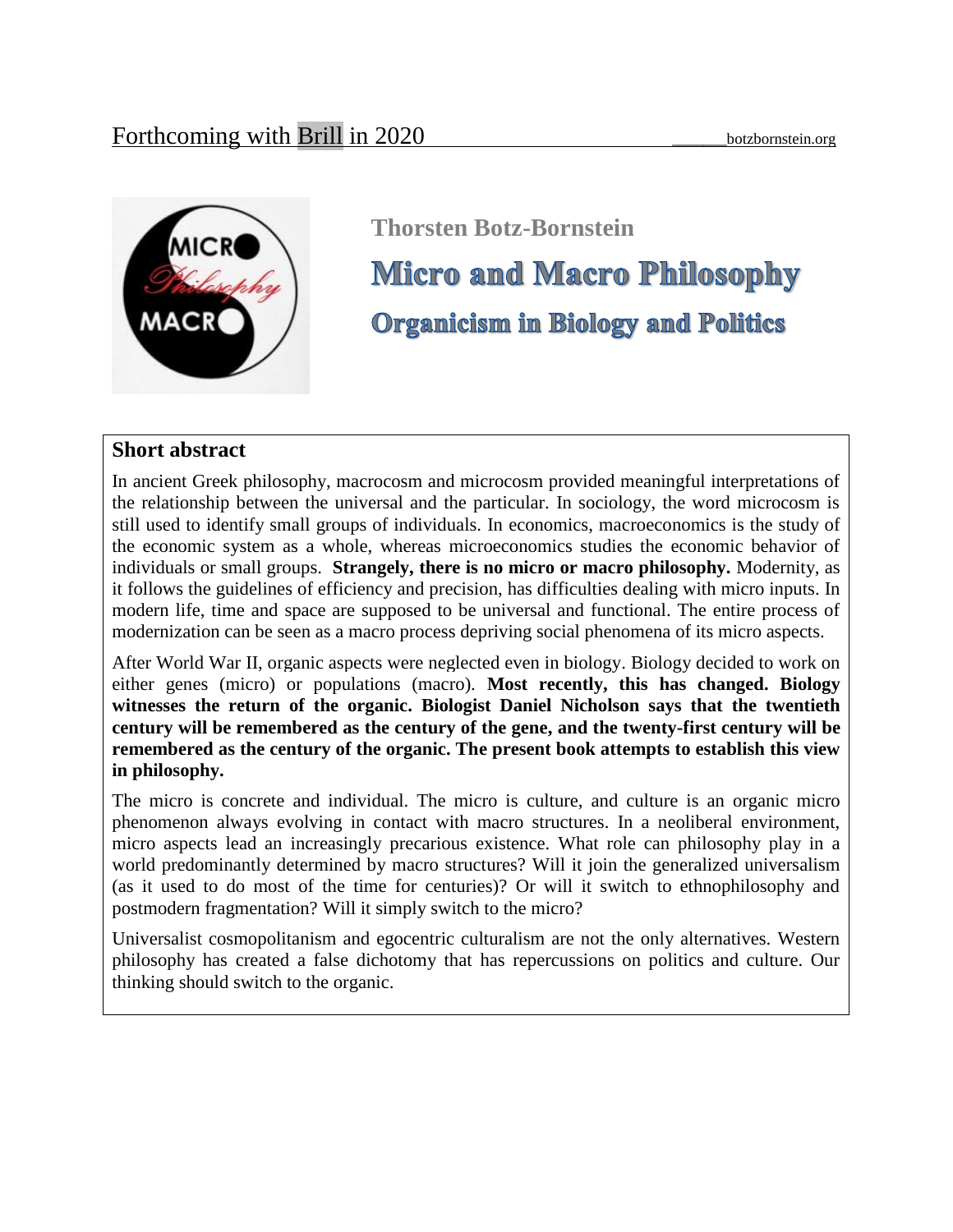## **Microcosm and Macrocosm**

In ancient Greek philosophy, macrocosm and microcosm were supposed to provide meaningful interpretations of the relationship between the universal and the particular. In sociology, the word microcosm is still used to identify small groups of individuals whose behavior is typical of a larger social body by which the microcosm is surrounded. In economics, macroeconomics is the study of the economic system as a whole while microeconomics studies the economic behavior of individuals or small groups. In architecture, the micro level of an urban situation is representative of a cultural entity that will be integrated into a more functional, universal structure. In those sciences, the micro/macro relationship could function as an analytic tool and shape the disciplines' theoretical approaches.

Strangely, there is no micro or macro philosophy. Philosophy is inscribed in a modern civilizational structure that finds micro time and micro space inadequate.

There are reasons for this. Modernity, as it follows the guidelines of efficiency and precision, has difficulties dealing with micro inputs. In modern life, time and space are supposed to be universal and functional. The entire process of modernization can be seen as a macro process depriving social phenomena of its micro aspects. The micro is concrete and individual. It is culture.

After World War II, organic aspects were neglected, and this not only in philosophy but also in biology. There has been a preference for *either* micro *or* macro. Biology's epistemological focus "shifted to sub-organismic entities (like genes) on the one hand, and to supra-organismic entities (like populations) on the other. The category connecting them, the organism as a whole, fell between the cracks of biological enquiry" (Nicholson 2014: 347). Cybernetics, information theory, and computer science produced a "genocentric view of life" (348) unable to account for the micro-macro dynamic animating living phenomena. The result was genetic determinism.

At present, biology witnesses the return of the organic. An awareness that "understanding the whole requires studying the whole" (352) leads biologists to the identification of organizing principles. Whereas the twentieth century will be remembered as the century of the gene, the twenty-first century will be remembered as the century of the organic. I attempt to establish this view in philosophy.



botzbornstein.org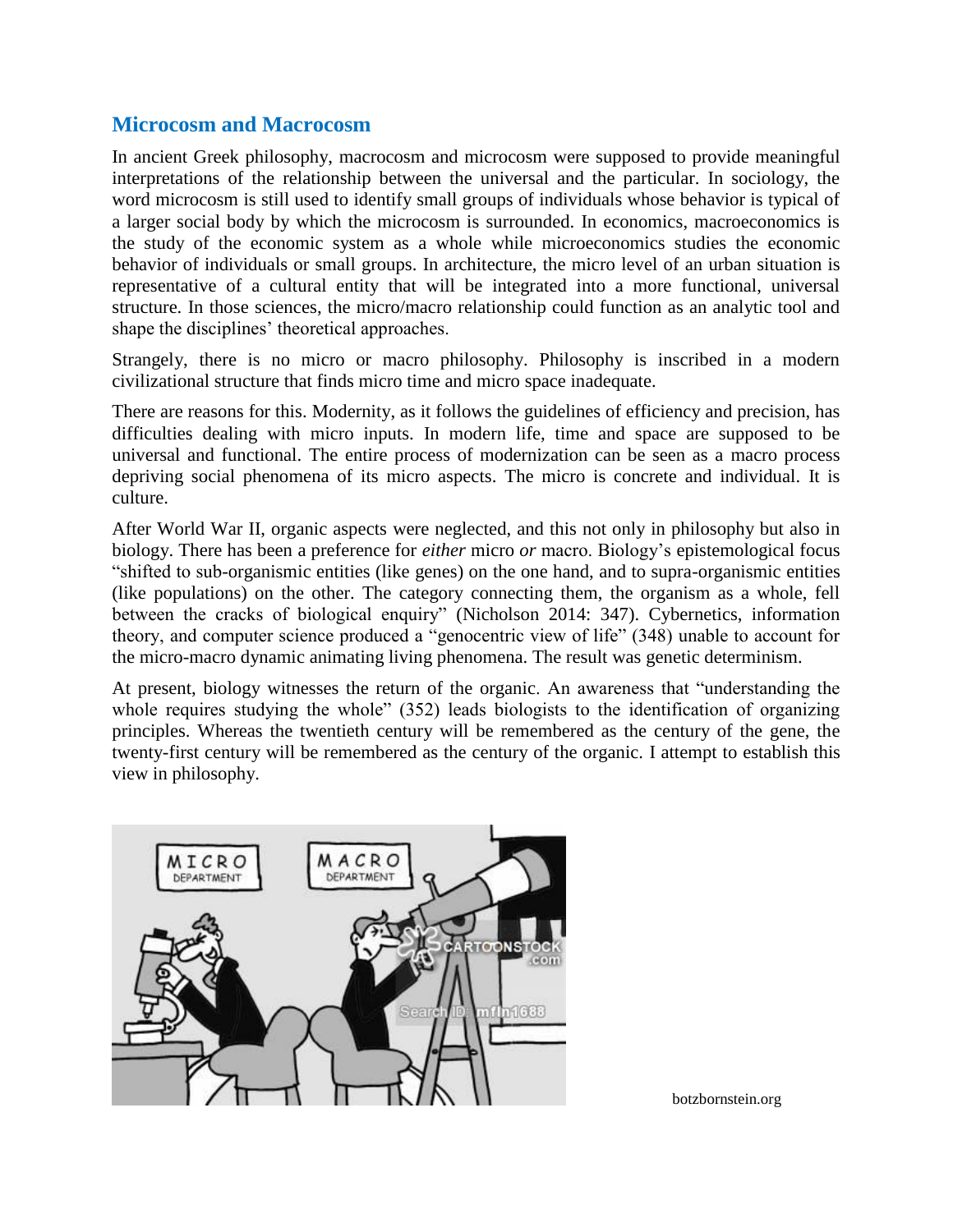The micro introduces concrete cultural contents into macro structures. The lack of a micro-macro dynamics in modernity has become precarious in a neoliberal environment in which the importance of culture is increasingly contested. In education, content-oriented quality is buried under a heap of quantitative studies representative of the macro. During the last fifty years, a neoliberal spirit has introduced "scientific" methods like quality monitoring, quality reporting, and quality measuring. The roots of this development can be located in the scientification of the human sciences that began after World War II. What role can philosophy play in this environment determined by macro structures?

# **Micro Philosophies**

Anti-globalization movements attempt to deconstruct universalisms by fighting for political decentralization and economic liberalization. They try to produce a renewed sense of local (cultural) truths in the sense of individuality and diversity. Disillusioned by the collapse of the Soviet bloc in the late 1980s, modernists of the second phase (postmodernists) deconstruct values because they see them as paternalistic and imperialistic. They talk about the micro but neglect the macro.

Most philosophy is either universalist (macro) or particularist (micro). After centuries of universalism, scientism, and eurocentrism, micro philosophies flourished after World War II on the European continent. World War II experiences of totalitarianisms made any consideration of totalities suspicious. Postwar poststructuralist and postcolonial philosophers turned away from universal and "totalitarian" structures and concentrated on micro approaches inspired by multiculturalism. They deconstructed wholes in the name of the liberation of the individual and produced an incoherent network of micro phenomena. The result is a philosophically unsatisfying relativism. By celebrating cultural diversity and by challenging the cultural hegemony of traditional Western "majority" groups, those philosophies reiterate the pattern of ethnophilosophy. Beyond creating a certain awareness, this neo-ethnicism merely deconstructs but never attempts to find a micro-macro alternative.

Two examples of micro philosophy are: (1) Deleuze's and Guattari's notion of the rhizome synthesizes free development but loses the vision of the whole. The rhizome is composed of infinite processes of variation and expansion without any central point of reference. (2) Foucault becomes the champion of micro philosophy when supporting the Iranian Islamic revolution, seeing in this non-Western movement an upsurge of spirituality.

# **Micro-Macro Philosophy**

I design an alternative concept of philosophy using the ancient micro/macro distinction. Plato shows in the *Timaeus* that micro and macro are interdependent. The order of the small always reflects the order of the totality and vice versa. Plato's reflections in the *Timaeus* had very little impact on philosophy. Western philosophy neglected the micro/macro dynamics and found Plato's Theory of Forms more important. The Theory of Forms describes the world not in terms of a living organism but through abstract concepts regulated by a hierarchical structure. For Western philosophy, this abstract utopianism and elitism became a guideline.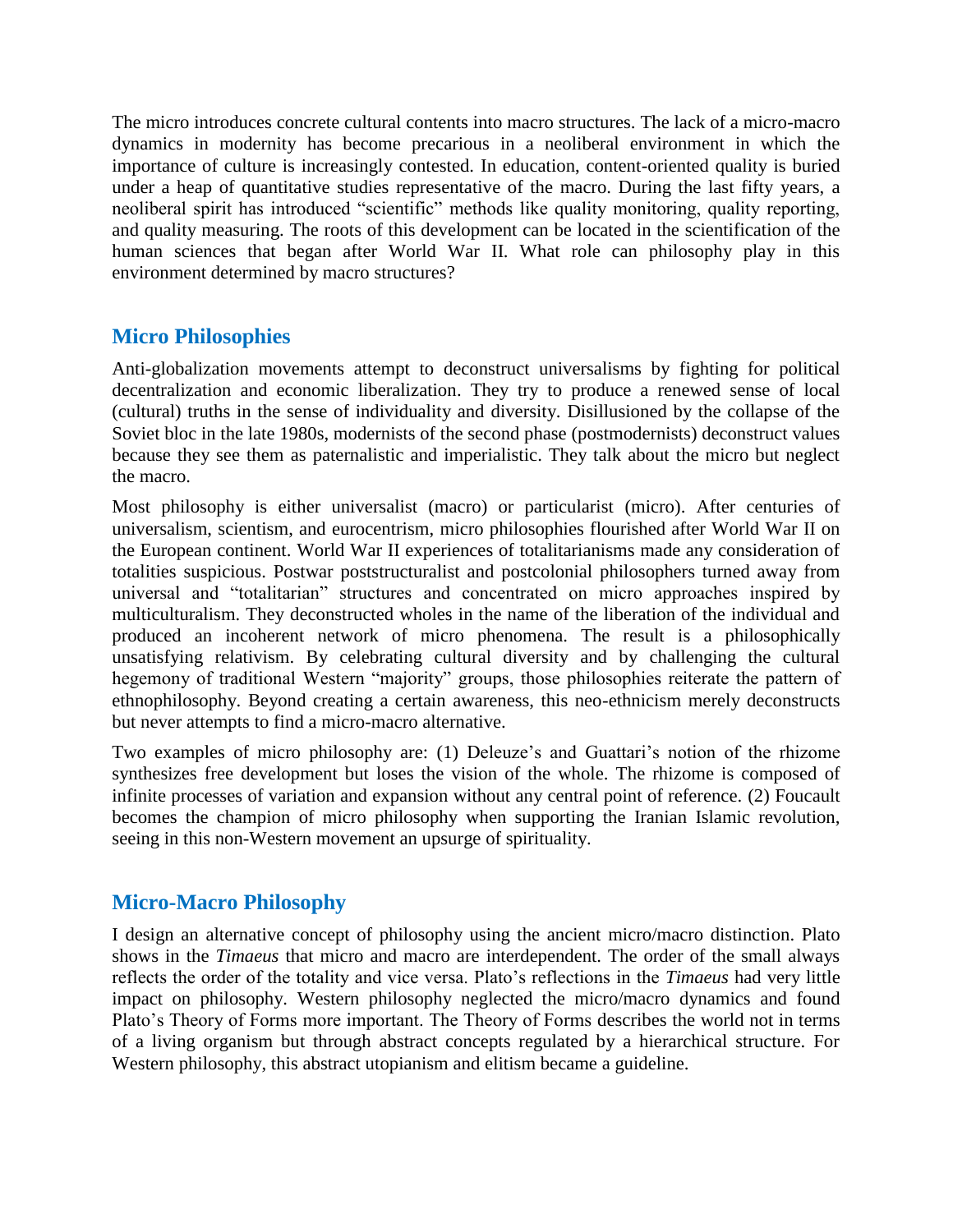One of the claims of the present research is that the relationship between philosophy and culture needs to be redefined through a micro/macro pattern. Eurocentrism, from which Western philosophy has no doubt always been suffering, will not be traced to an inherent racism or colonialist ambitions in the first place but to Western philosophy's incapacity to enact thought via a micro-macro dynamic.

The most radical suggestion is that philosophy should be transformed into "thought." Within thought (as it is used in "French thought"), micro and macro elements are permitted to interact. I examine different "thought" genres such as "feminist thought" (which is a theoretical examination of the world as determined by a way of life believed to be suitable for women), minority philosophies like gay and lesbian philosophy, and African American philosophy. Those philosophies could from the beginning be understood as "thought" because they are determined by certain cultures. I submit other culturally oriented philosophies like comparative philosophy, ethnophilosophy, and pragmatism to the same scrutiny. Comparative philosophy considers culture but transcends the statements contained in a certain tradition. Pragmatism has a clearly ethno-philosophical input (Rorty writes that "the pragmatist must remain ethnocentric and offer examples"). Pragmatists understand that philosophical vocabulary cannot be derived directly from nature but only from culture.

## **Endnote:**

Nicholson, Daniel J. 2014. "The Return of the Organism as a Fundamental Explanatory Concept" in *Biology Philosophy Compass* 9/5, 347–359.

© 2019 botzbornstein.org

[Botz.t@gust.edu.kw](mailto:Botz.t@gust.edu.kw)



#### **Introduction**

- 1. Micro and Macrocosm
- 2. Organic Science or Alchemy?
- 3. Micro-Philosophical Counter-Movements
- 4. The Philosopher and Philosophy
- 5. The Future of Philosophy

#### **Chapter 1: Organicism in Biology and Philosophy**

- 1. Organicism in Biology
	- 1.1. Machines and Organisms
- 1.2. Structures and Functions
- 2. Organicism in Philosophy
	- 2.1. The Absent Structure
		- 2.2. Monism
		- 2.3. Derrida
	- 2.4. Emergentism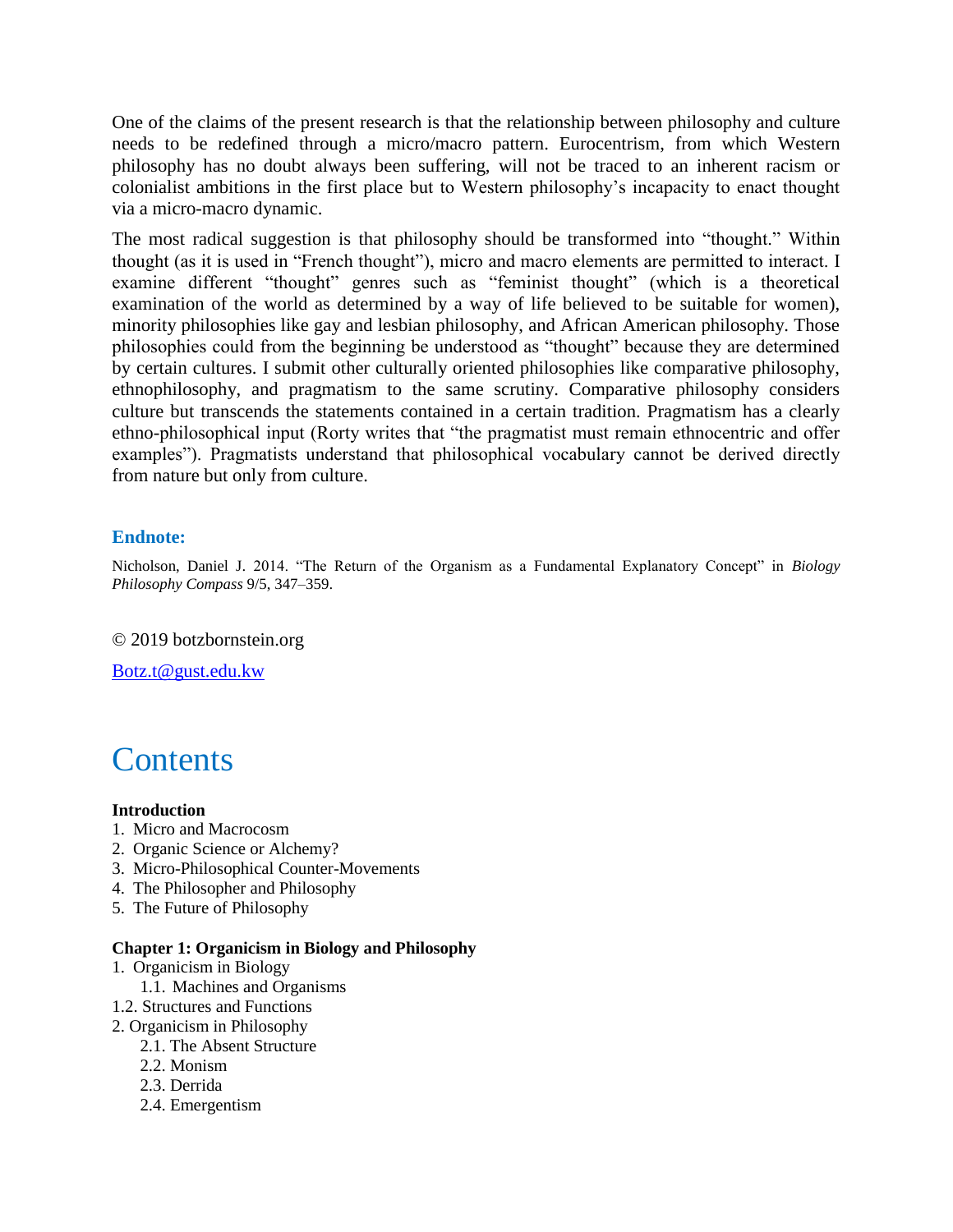- 3. Organicism vs. Totalitarianism
- 4. Organicism vs. Creationism

#### **Chapter 2: Philosophy and Culture**

- 1. The Universal and the Local
- 2. Philosophy in a Decultured World
- 3. Philosophy and Non-Philosophy
- 4. Civilization and Culture
- 5. World vs. Global

#### **Chapter 3: Micro Philosophies**

- 1. European Micro Philosophies
	- 1.1. Gilles Deleuze
	- 1.2. Michel Foucault
	- 1.3. Jean-François Lyotard
- 2. Cultural Studies
- 3. The Fear of the Total

#### **Chapter 4: Universalism and Racism: From Herder to Hegel**

- 1. Unipolar vs. Multipolar
- 2. Hegelian Universalism
- 3. Cosmopolitan Universalism
- 4. Nationalist Philosophies
- 5. Provincial Philosophy

#### **Chapter 5: Micro and Macro Philosophy**

- 1. The Micro and Culture
- 2. Organic Traditions
	- 2.1. Plato's Cosmology
	- 2.2. Herder's Cosmology
	- 2.3. Arthur Koestler
	- 2.4. Niklas Luhmann
	- 2.5. Other Western Organic Philosophies
		- 2.5.1. Hermeneutics as a Biological Science
		- 2.5.2. Wittgenstein's Organic *Lebensform*
	- 2.6. Non-Western Organicism
- 3. Philosophy and Religion
- 4. Philosophy and Deculturation

#### **Chapter 6: Memetics: The Evolution of Signs**

- 1. Semiotics and Evolution
- 2. Semiotics and Genetics
- 3. Memetics and Aesthetics
- 3.1. Replication, Imitation, Mimesis
	- 3.2. Memetics and Mimesis
	- 3.2.1. Semper's Materialist Memetics
	- 3.2.2. Anti-Darwinian Aesthetics
- 4. Memetics and Lifestyle

#### **Chapter 7: Philosophy and Thought**

1. The Difference between Philosophy and Thought